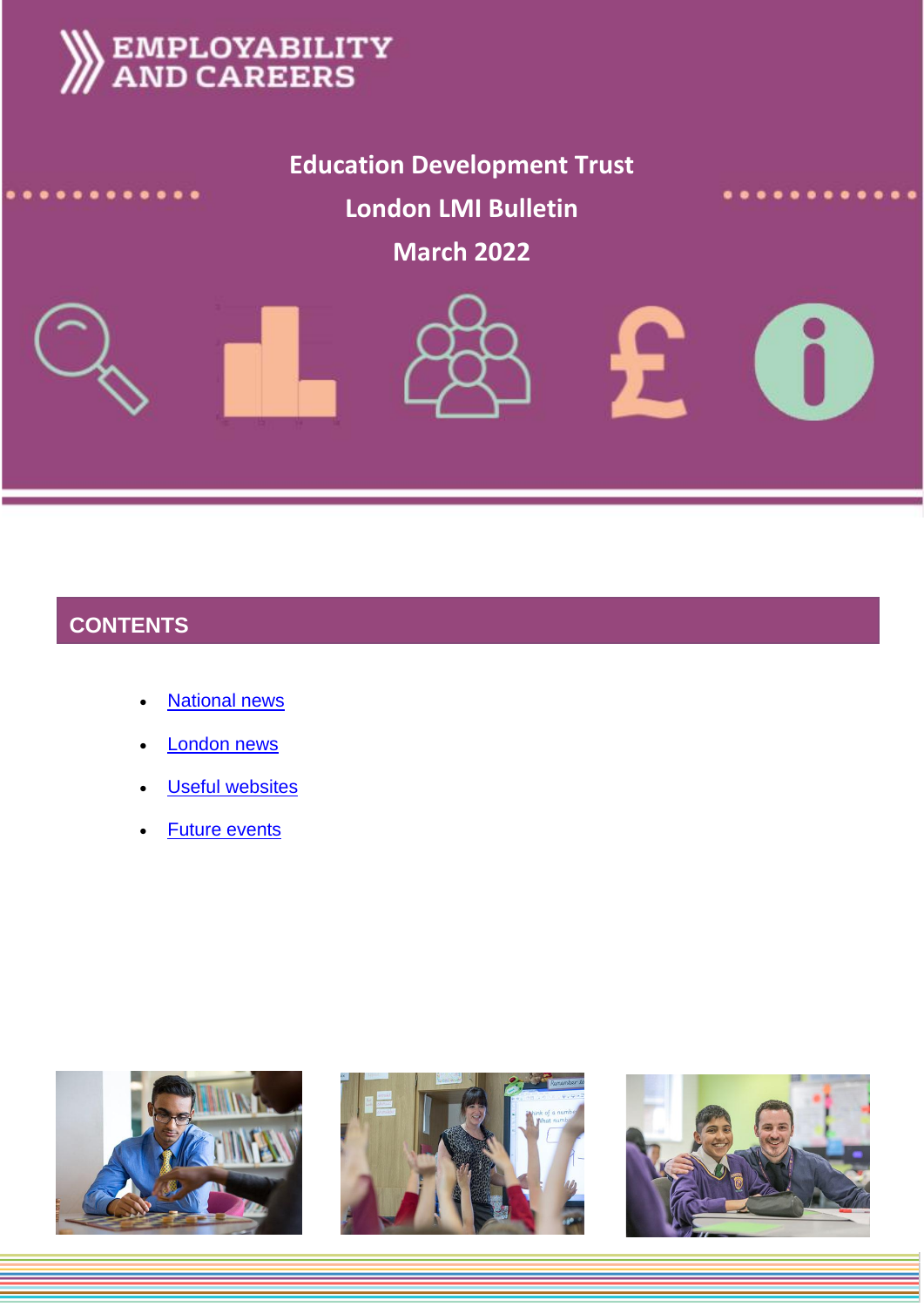# <span id="page-1-0"></span>**NATIONAL NEWS**

#### **[The BBC reports on 'Where are Britain's missing million workers?'](https://www.bbc.co.uk/news/business-60039923)**

It is a well-known fact that UK employers are struggling to recruit skilled workers despite UK vacancies standing at a record 1.2 million at this time. This report highlights the reasons for this current shrinkage in the UK job market.

More people (400,000 according to ONS figures) are now classed as 'economically inactive', i.e. not looking and not available for work. For more information on this topic click on the [link.](https://www.bbc.co.uk/news/business-60039923)

#### **[Thousands of apprenticeships created](https://www.business-live.co.uk/enterprise/companies-including-hs2-virgin-co-23007020)**

Thousands of apprenticeships are to be created according to a Business Live report which announced during National Apprenticeship week the plans of some of the country's biggest firms to take on apprentices this year. These include companies such as the, Co-op, HS2, Virgin Media 02 and Kwik Fit.

[Bdaily](https://bdaily.co.uk/articles/2022/02/10/1500-new-flexible-apprenticeships-encouraged-with-5m-government-backing) have also announced 1,500 new flexi-job apprenticeships which enable apprentices to work across several short placements during their apprenticeship.

#### **[Apprenticeship listings](https://amazingapprenticeships.com/app/uploads/2021/11/Higher-Degree-Listing-FEB-2022.pdf)**

Please see link for the Higher and Degree Vacancy Listing for 2022 created last month by Amazing Apprenticeships.

#### **[Amazon creates hundreds of apprenticeships](https://www.bbc.co.uk/news/business-60208466)**

Amazon have announced 1,500 new apprenticeship vacancies across a number of roles including engineering, customer service, applied research and cyber security. 200 of these will be at degree level.

#### **[Openreach job creation](https://www.business-live.co.uk/enterprise/broadband-giant-openreach-create-4000-23037397)**

Business Live report on Openreach's plans to create 4,000 jobs this year which include 3,000 apprenticeships.





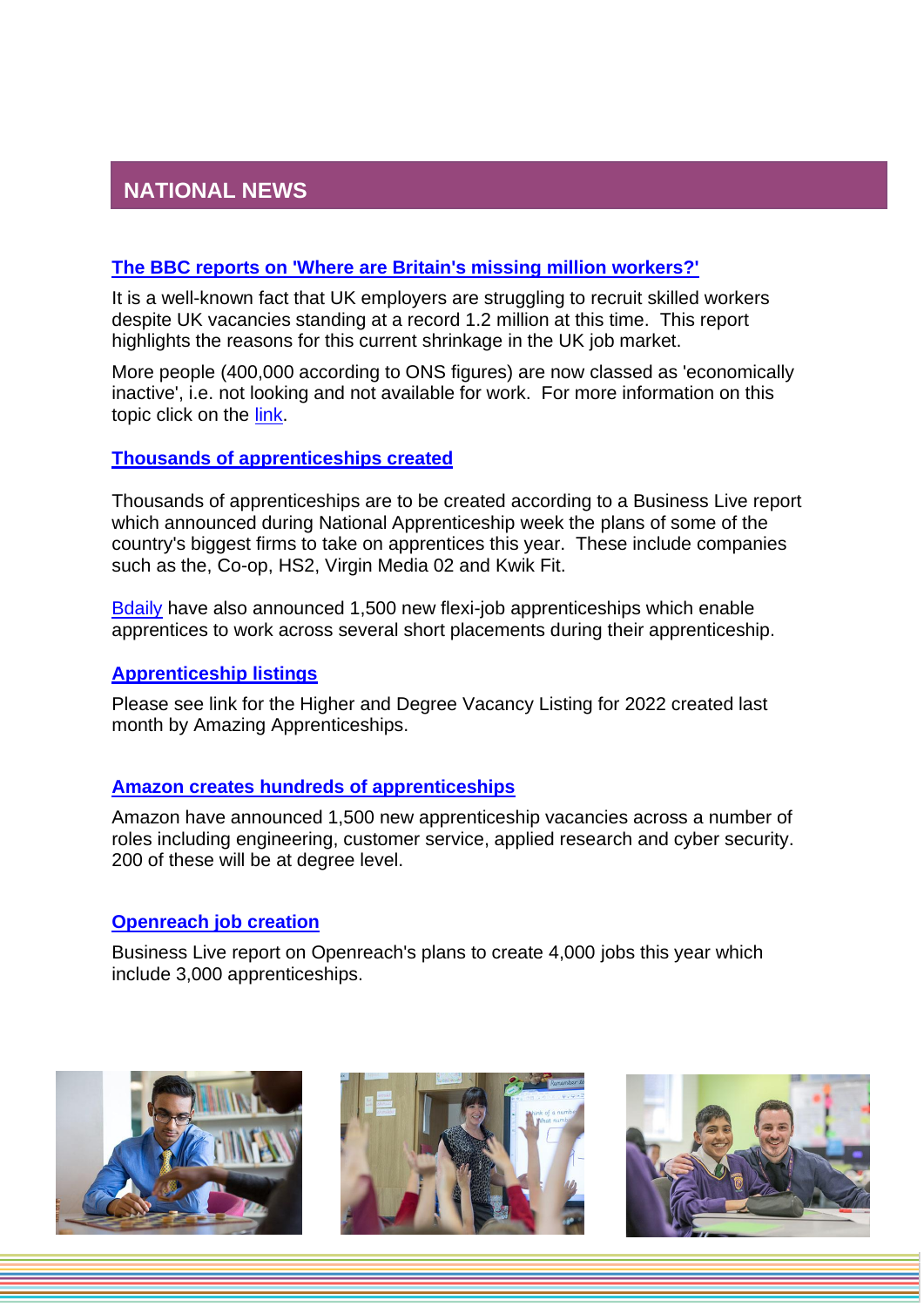### **[Hilton hotels recruit 1,000 new staff in UK and Ireland](https://www.business-live.co.uk/retail-consumer/hilton-hotels-taking-1000-new-22963065)**

Hilton hotels have announced plans to recruit 1,000 new staff including 300 apprentices this year. Roles include mixologists, beauty therapists, apprentice chefs and housekeepers. The chain is also opening up nine new hotels including a further branch in London.

#### **[Business and Finance apprenticeships prove the most popular](https://www.fenews.co.uk/skills/business-and-digital-were-most-popular-apprenticeships-of-2021/)**

FE Times reports that recruiters the [Talent People](https://thetalentpeople.co.uk/) have analysed apprenticeship data from [GetMyFirstJob](https://www.getmyfirstjob.co.uk/) and revealed the top 10 most popular apprenticeships of 2021. Traditional careers in Business and Finance are proving to be the most attractive along with Digital and Tech roles.

#### **[Grocery company creates UK jobs](https://www.thegrocer.co.uk/jobs/getir-to-create-6000-jobs-this-year-as-uk-expansion-continues/663838.article)**

Getir have announced they are creating 6,000 jobs this year in 20 cities and towns across the UK. The Turkish company only launched a year ago and already employs 4,000 people. They have five dark stores in London.

#### **[Magistrates needed across England and Wales](https://www.gov.uk/government/news/magistrate-recruitment-campaign-launched)**

4,000 new magistrates are being sought across England and Wales in order to help tackle the backlog of criminal cases caused by the pandemic. The campaign is aiming to attract people from a wide range of backgrounds

#### **[Travelodge recruitment campaign](https://www.independent.co.uk/business/travelodge-to-recruit-600-staff-across-its-hotels-b1999130.html)**

600 vacancies exist for managers, hospitality staff, cleaners and receptionists with Travelodge.

#### **[The most in-demand jobs in the UK](https://www.linkedin.com/pulse/most-in-demand-jobs-uk-linkedin-rise-2022-linkedin-news-uk/)**

A list has been compiled which, according to linked in, are the twenty most indemand jobs in the UK.

#### **[Summer lifeguard jobs](https://summerjobs.rnli.org/become-a-lifeguard)**

The RNLI are advertising their summer jobs. The link above will provide information about eligibility, the role itself and how to access training for those who don't hold their national vocational beach lifeguard qualification (or equivalent).





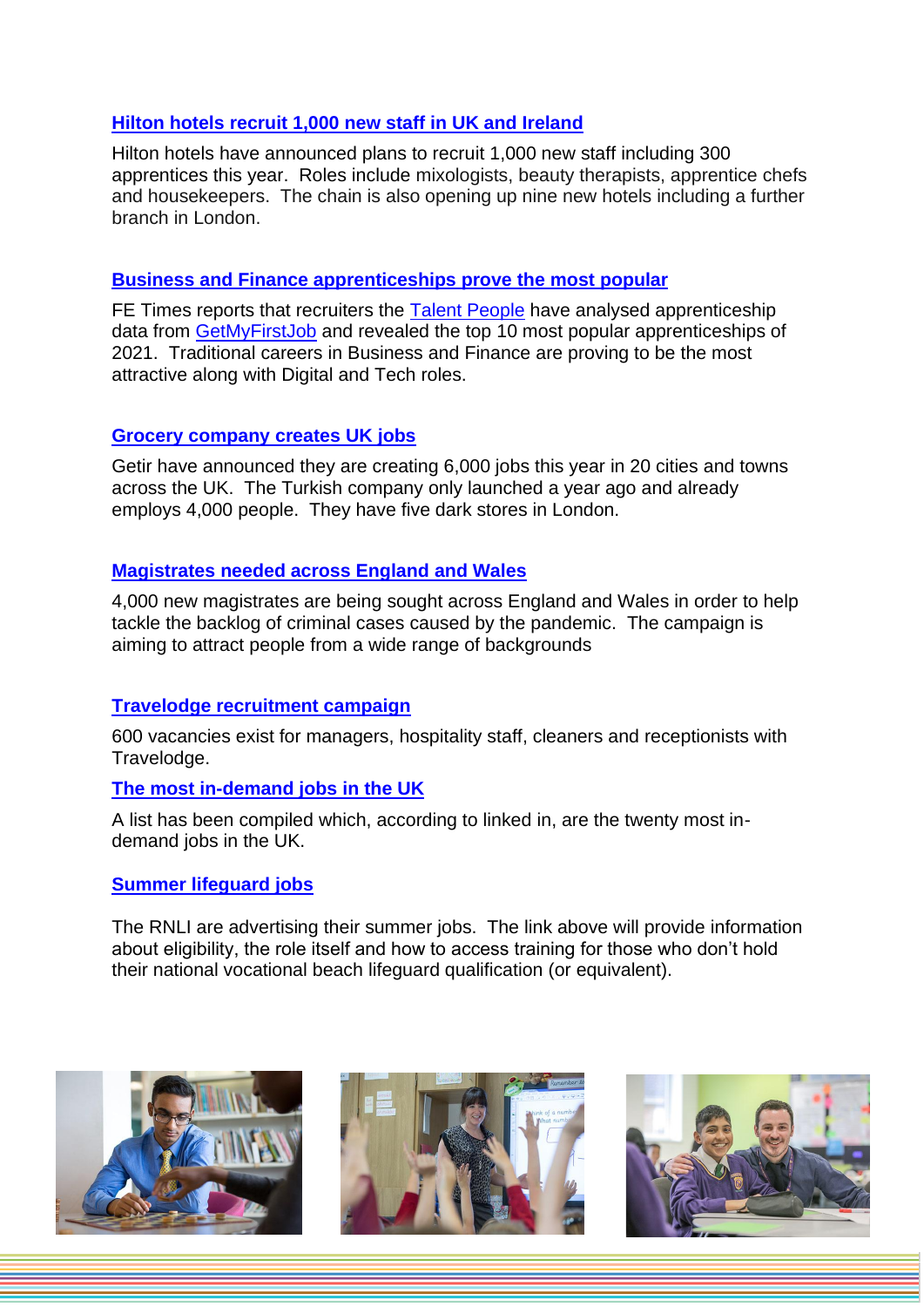# **[The UK Tech industry](https://www.uktech.news/growth-strategy/hr-recruitment/it-job-vacancies-uk-pandemic-20220128)**

UK Tech News reports on the number of IT job vacancies in England and Wales which has 'surpassed pre-pandemic levels'. According to recruitment consultancy Robert Walters their data finds that IT professionals grew by 105% on 2020 levels.

J P Morgan posted the most IT vacancies in 2021 with over 2,600 IT professional vacancies. A notable 151.5% increase was found in IT Support roles. London is still an attractive hub with 47,5% of new jobs, but the South came in with the second highest number of IT jobs with a 95% YoY increase and accounting for 26% of all IT roles.

# **[Changing trends and recent shortages in the labour market, UK: 2016 to 2021](https://www.ons.gov.uk/employmentandlabourmarket/peopleinwork/employmentandemployeetypes/articles/changingtrendsandrecentshortagesinthelabourmarketuk/2016to2021#main-points)**

ONS have published a report on the changing trends and recent shortages in the labour market between 2016 and 2021. The main findings were:

- With a record 1.2 million job vacancies in the three months to November 2021, more than half of businesses who reported a worker shortage stated they were unable to meet demands.
- Employment fell by 466,000 (1.4%) in the year ending September 2021, largely driven by younger workers (the number of workers aged 16 to 24 years fell by 201,000) and elementary occupations; employment had previously been rising by 0.9% on average in the four years prior.
- The average age of those in employment has increased, with the number of younger workers (aged 16 to 34 years) falling by 2.5%, compared with the number of those aged 50 years and over falling 0.8% in the year ending September 2021.
- In Quarter 2 (Apr to June) 2021, the majority (89.5%) of workers with a job a year ago remained in the same occupation major group, while 5.6% moved occupation, 1.5% became unemployed and 3.2% became economically inactive; this was broadly the same across the years from 2016.
- Younger workers (aged under 35 years) were more transient in the workforce, with a high number moving from a job or business and into unemployment in Quarter 2 2020 at the start of the coronavirus (COVID-19) pandemic.
- Inactivity for workers aged 55 years and over increased in the early stages of the pandemic (Quarter 2 2020), and while movements to inactivity were lower in the same quarter in 2021, it remained higher than in 2019 before the pandemic.
- The movement of workers into redundancy (including voluntary redundancies) in Quarter 2 2021 nearly doubled for those aged 55 years and over, compared with the previous year; early retirement also saw an increase during this period.





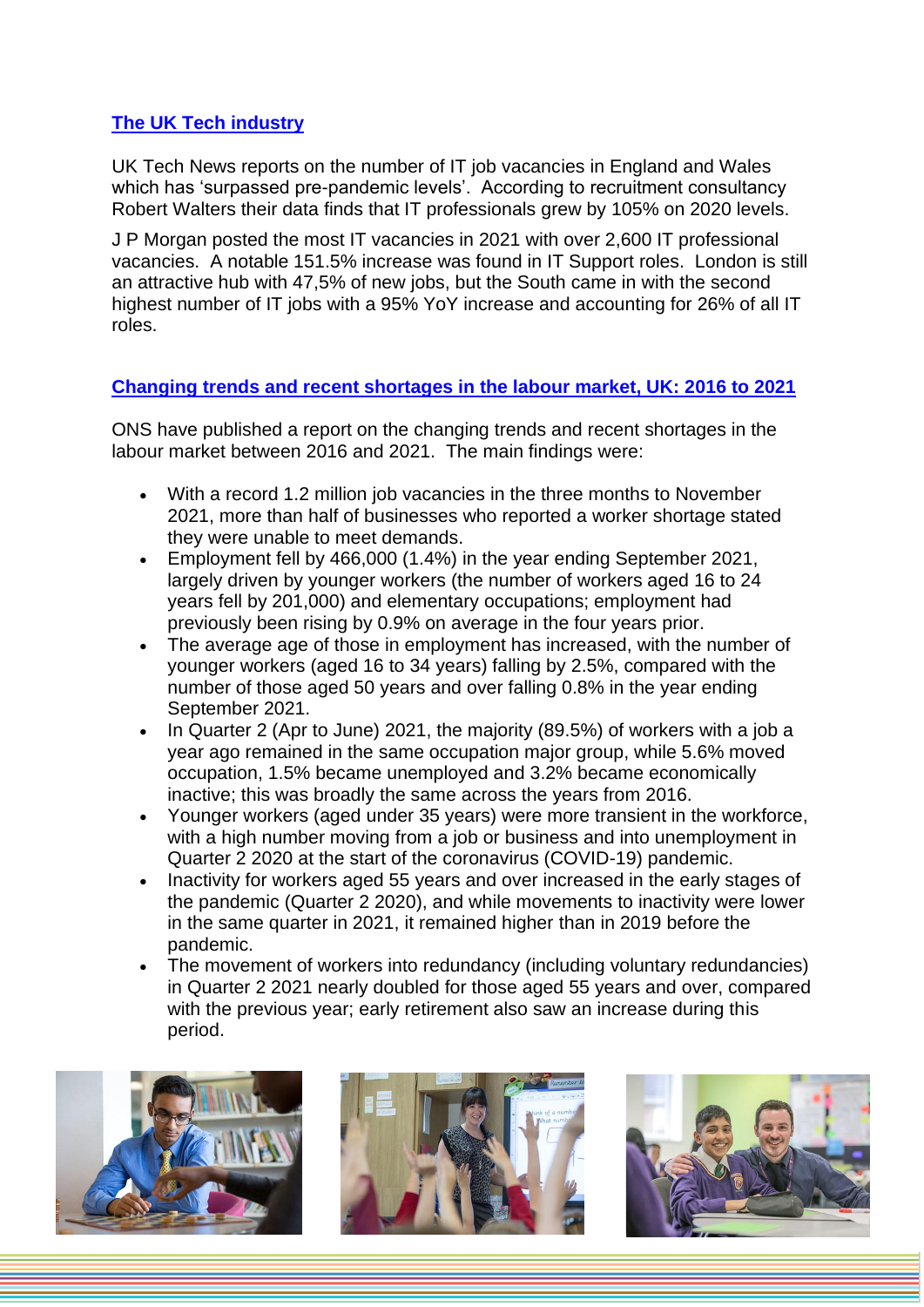## **[Amazing Apprenticeships Parents' Pack –](https://www.apprenticeships.gov.uk/influencers/resources-for-parents) February 2022**

The February edition of the Amazing Apprenticeships Parents' Pack is available [here.](https://www.apprenticeships.gov.uk/influencers/resources-for-parents)

# <span id="page-4-0"></span>**LONDON NEWS**

## **[London's recruitment levels are booming](https://bdaily.co.uk/articles/2022/01/17/london-recruitment-levels-40-per-cent-higher-than-pre-pandemic-levels-new-figures-show)**

Bdaily report that London's recruitment levels are recovering well and are now 40 per cent higher than before the pandemic. In particular, the financial sector is enjoying 'real growth' with over 32,000 Financial Services jobs created in 2021 in London (an 118% increase on 2020).

## **[BT to recruit hundreds of apprentices and graduates](https://www.business-live.co.uk/economic-development/bt-hire-hundreds-apprentices-graduates-22877309)**

Business Live report that BT are to hire 600 apprentices and graduates later this year in a number of locations including London. The roles will be in engineering, customer service, applied research and cyber-security.

## **[The London labour market](https://data.london.gov.uk/briefings/labour-market-update-for-london-february-2022/)**

The latest figures released by ONS for the London labour market have been released. The main points are:

- The total number of **pay-rolled employees** rose by around 22,600 in London, or 0.5%, between December and January 2022 and is 0.4% above pre-pandemic (February 2020) levels.
- Employee growth varies by sector. Despite recent increases, pay-rolled employee numbers in sectors such as Hospitality (-10.1%) and Arts & recreation (-5.1%) remain lower than February 2020 levels.
- The **employment rate** in London was estimated at 75.9% for the three months ending December 2021, up 0.8 percentage points (pp) on the previous quarter and up 1.5pp on the same period in the previous year. London's employment rate is now slightly higher than the UK average (75.5%).
- The **unemployment rate** continued to fall from its pandemic peak but is still higher than the UK average. London's unemployment rate was





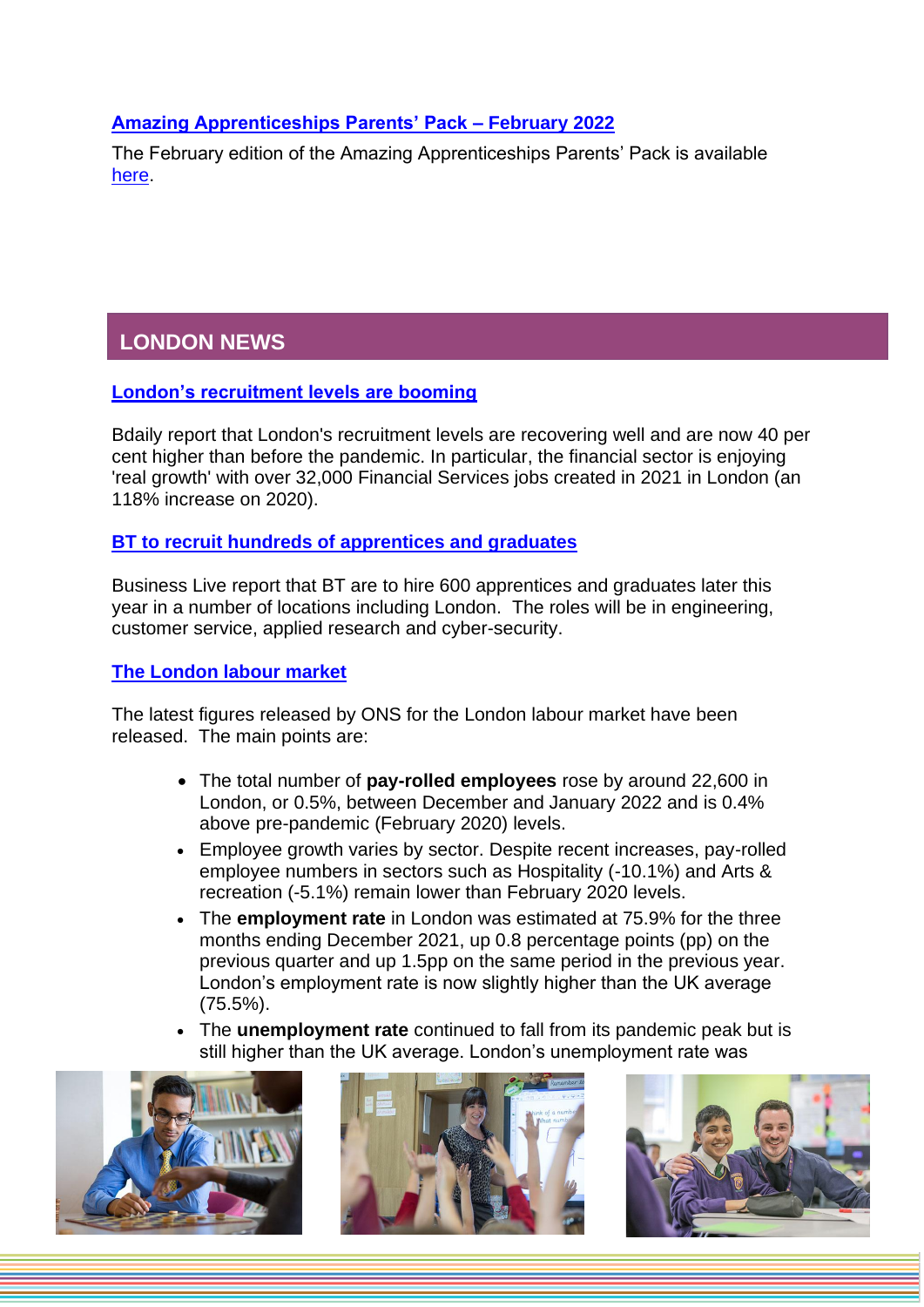estimated at 5.2%, down 0.5pp on the quarter and down 2.1pp from a year earlier. The UK average was 4.1%.

• London's **inactivity rate** (the measure of those not looking and/or not available to work) was estimated at 19.8%. While this was up 0.2pp on the previous year, the inactivity rate fell 0.6pp on the previous quarter and remains lower than the UK-wide estimate of 21.2%.

# <span id="page-5-0"></span>**USEFUL WEBSITES**

The best university degrees for intergenerational mobility

Analysis of the impact of different undergraduate degrees on the social mobility of graduates. See [.gov](https://www.gov.uk/government/publications/the-best-university-degrees-for-intergenerational-mobility?utm_medium=email&utm_campaign=govuk-notifications&utm_source=523de007-590f-4b61-af66-21a41725efac&utm_content=immediately)

• Rate my apprenticeship – The top apprenticeship employers 2021 – (based on surveys from 4,500 young people) <https://www.ratemyapprenticeship.co.uk/top-employers>

# <span id="page-5-1"></span>**FUTURE EVENTS**

- 11th March A 40-minute webinar aimed at Year 10 and 11 students Which Career? Meet people working in different roles <https://amsp.org.uk/events/details/9242>
- 1st and 2nd April 2022 London Job Show Westfield Shepherds Bush 11.00am - 5.00pm<https://www.londonjobshow.co.uk/shepherdsbush/>
- 22nd April 2022 London Jobs Fair Twickenham Stadium 10.00 am 1.00 pm - [https://www.thejobfairs.co.uk/network/jobseeker/event-guides/job](https://www.thejobfairs.co.uk/network/jobseeker/event-guides/job-fairs-in-london-twickenham)[fairs-in-london-twickenham](https://www.thejobfairs.co.uk/network/jobseeker/event-guides/job-fairs-in-london-twickenham)
- 22<sup>nd</sup> May 2022 Croydon Jobs Fair Selhurst Park Stadium 10.00 am 1.00 pm - [https://www.thejobfairs.co.uk/network/jobseeker/event-guides/job](https://www.thejobfairs.co.uk/network/jobseeker/event-guides/job-fairs-in-london-croydon)[fairs-in-london-croydon](https://www.thejobfairs.co.uk/network/jobseeker/event-guides/job-fairs-in-london-croydon)